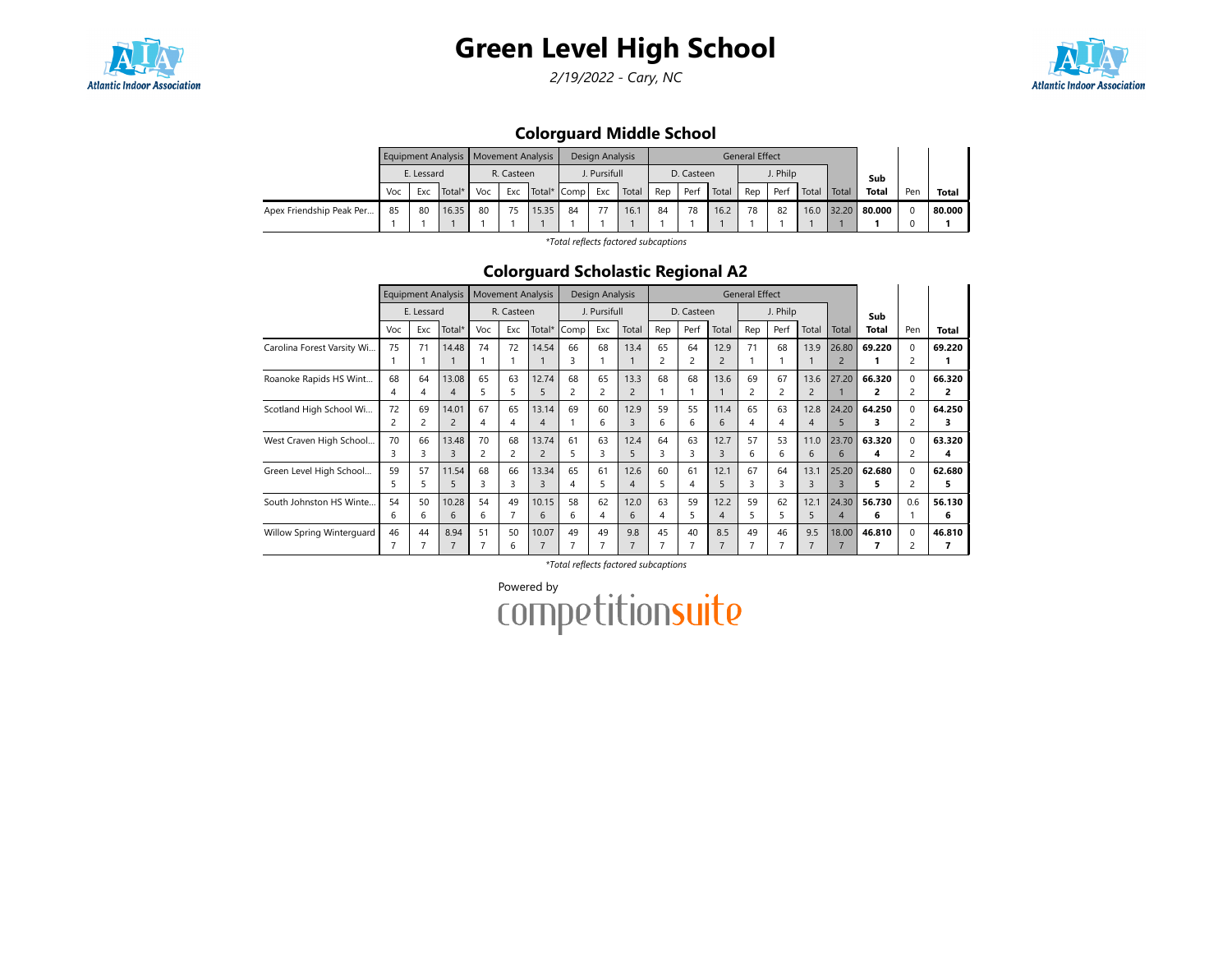

# Green Level High School

2/19/2022 - Cary, NC



Colorguard Scholastic Regional A1

|                          |     |            | Equipment Analysis |     | <b>Movement Analysis</b> |                       |      | Design Analysis |                  |     |                          |                | <b>General Effect</b> |          |                |       |        |          |        |
|--------------------------|-----|------------|--------------------|-----|--------------------------|-----------------------|------|-----------------|------------------|-----|--------------------------|----------------|-----------------------|----------|----------------|-------|--------|----------|--------|
|                          |     | E. Lessard |                    |     | R. Casteen               |                       |      | J. Pursifull    |                  |     | D. Casteen               |                |                       | J. Philp |                |       | Sub    |          |        |
|                          | Voc | Exc        | Total*             | Voc | Exc                      | Total*                | Comp | Exc             | Total            | Rep | Perf                     | Total          | Rep                   | Perf     | Total          | Total | Total  | Pen      | Total  |
| Athens Drive HS Winterg  | 74  | 72         | 14.54              | 80  | 78                       | 15.74                 | 82   | 76              | 15.8             | 80  | 76                       | 15.6           | 79                    | 75       | 15.4           | 31.00 | 77.080 |          | 77.080 |
|                          |     |            |                    |     |                          |                       |      | 2               |                  |     |                          |                |                       |          |                |       |        |          |        |
| Apex Friendship Blue     | 66  | 67         | 13.33              | 64  | 61                       | 12.41                 | 73   | 77              | 15.0             | 76  | 75                       | 15.1           | 68                    | 66       | 13.4           | 28.50 | 69.240 |          | 69.240 |
|                          |     | 2          | $\overline{2}$     | 3   | 3                        | 3                     |      |                 | $\overline{c}$   | 2   | $\overline{\phantom{a}}$ |                |                       | 2        | $\overline{2}$ |       |        |          | 2      |
| New Bern HS WG           | 63  | 60         | 12.21              | 60  | 57                       | 11.61                 | 63   | 55              | 11.8             | 73  | 70                       | 14.3           | 61                    | 56       | 11.7           | 26.00 | 61.620 |          | 61.620 |
|                          |     | 3          | $\overline{3}$     | 4   | 4                        | $\boldsymbol{\Delta}$ |      | 4               | 4                | 3   | 3                        | 3              | 4                     | 4        | $\overline{4}$ |       |        |          |        |
| Sanderson HS Combined    | 61  | 56         | 11.55              | 66  | 62                       | 12.68                 | 71   | 64              | 13.5             | 68  | 61                       | 12.9           | 53                    | 49       | 10.2           | 23.10 | 60.830 | $\Omega$ | 60.830 |
|                          | 4   |            | 4                  |     | 2                        |                       |      | 3               | 3                | 4   | 5                        | 5              | 6                     | 6        | 6              | 5     | 4      |          | 4      |
| East Wake High School W  | 56  | 58         | 11.46              | 59  | 56                       | 11.41                 | 60   | 53              | 11.3             | 63  | 67                       | 13.0           | 64                    | 61       | 12.5           | 25.50 | 59.670 |          | 59.670 |
|                          | b   | 4          | 5                  |     | 5                        |                       |      | 5               | 5                | 5   | 4                        | $\overline{4}$ |                       | 3        | 3              | 4     | 5      |          |        |
| Topsail High School Wint | 60  | 55         | 11.35              | 58  | 55                       | 11.21                 | 50   | 52              | 10.2             | 48  | 48                       | 9.6            | 55                    | 52       | 10.7           | 20.30 | 53.060 | $\Omega$ | 53.060 |
|                          |     | h          | 6                  | 6   | 6                        | 6                     | h    | 6               | $6 \overline{6}$ | 6   | 6                        | 6              |                       |          | 5              | 6     | 6      |          | 6      |

\*Total reflects factored subcaptions

#### Colorguard Independent Regional A

|                        |     |            | Equipment Analysis   Movement Analysis |     |            |             |    | Design Analysis |       |     |            |       | <b>General Effect</b> |          |       |       |              |     |              |
|------------------------|-----|------------|----------------------------------------|-----|------------|-------------|----|-----------------|-------|-----|------------|-------|-----------------------|----------|-------|-------|--------------|-----|--------------|
|                        |     | E. Lessard |                                        |     | R. Casteen |             |    | J. Pursifull    |       |     | D. Casteen |       |                       | J. Philp |       |       | Sub          |     |              |
|                        | Voc | Exc        | Total*                                 | Voc | Exc        | Total* Comp |    | Exc             | Total | Rep | Perf       | Total | Rep                   | Perf     | Total | Total | <b>Total</b> | Pen | <b>Total</b> |
| Cumberland Independent | 73  | 74         | 14.73                                  | 73  | 70         | 14.21       | 72 | 68              | 14.0  | 73  | 70         | 14.3  | 75                    | 72       | 14.7  | 29.00 | 71.940       |     | 71.940       |
|                        |     |            |                                        |     |            |             |    |                 |       |     |            |       |                       |          |       |       |              |     |              |
| Campbell University    | 76  | 73         | 14.81                                  | 74  | 71         | 14.41       | 64 | 57              | 12.1  | 75  |            | 14.6  | 69                    | 62       | 13.1  | 27.70 | 69.020       |     | 69.020       |
|                        |     |            |                                        |     |            |             |    |                 |       |     |            |       |                       |          |       |       |              |     |              |

\*Total reflects factored subcaptions

Powered by<br>COMPetitionsuite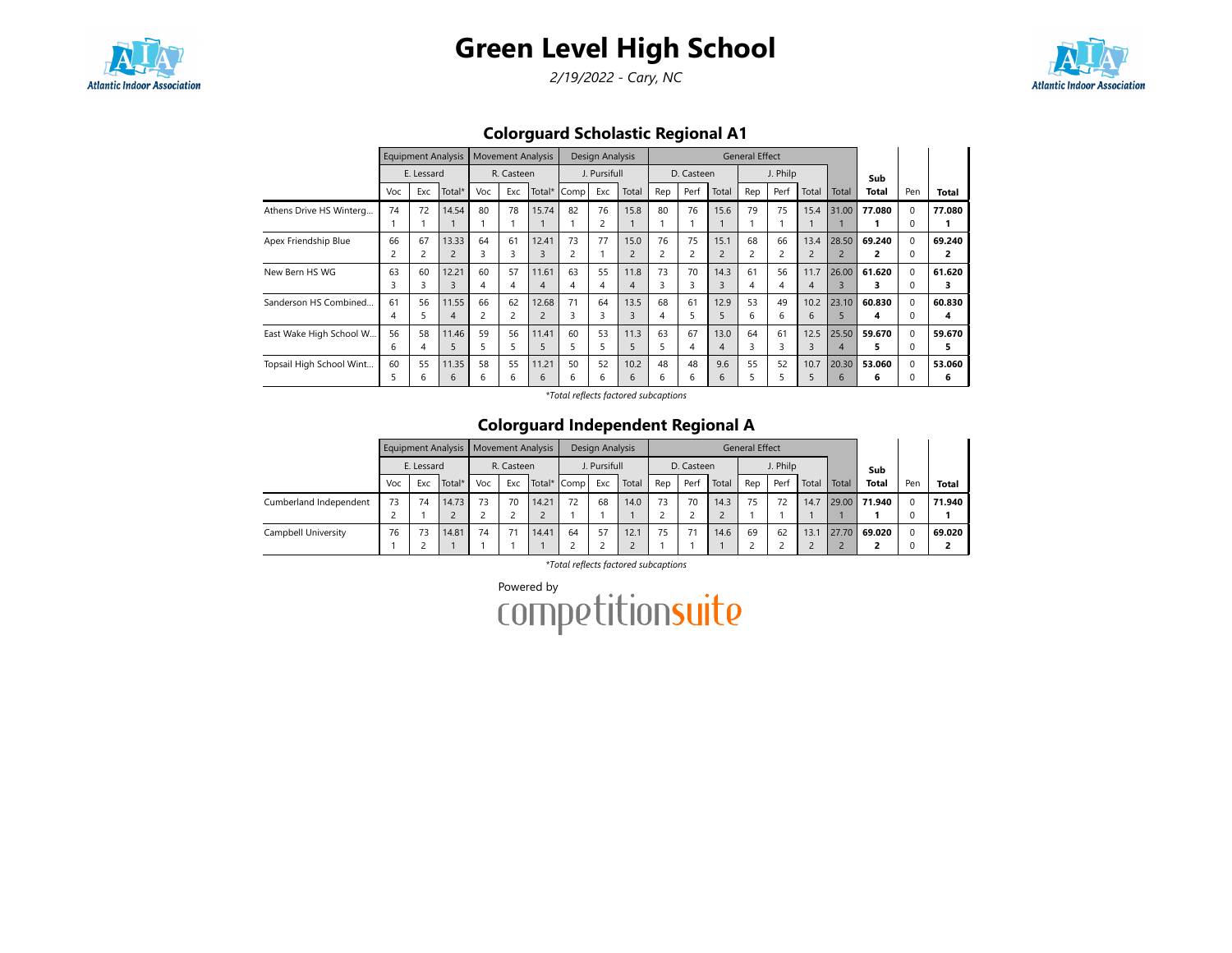



2/19/2022 - Cary, NC



Colorguard Scholastic A3

|                          |     |            | Equipment Analysis |                         | <b>Movement Analysis</b> |        |      | <b>Design Analysis</b> |                |     |            |       | <b>General Effect</b> |          |                |       |              |          |              |
|--------------------------|-----|------------|--------------------|-------------------------|--------------------------|--------|------|------------------------|----------------|-----|------------|-------|-----------------------|----------|----------------|-------|--------------|----------|--------------|
|                          |     | E. Lessard |                    |                         | R. Casteen               |        |      | J. Pursifull           |                |     | D. Casteen |       |                       | J. Philp |                |       | Sub          |          |              |
|                          | Voc | Exc        | Total*             | Voc                     | Exc                      | Total* | Comp | Exc                    | Total          | Rep | Perf       | Total | Rep                   | Perf     | Total          | Total | <b>Total</b> | Pen      | <b>Total</b> |
| Havelock HS "Panache"    | 73  | 68         | 13.95              | 67                      | 65                       | 13.14  | 75   | 70                     | 14.5           | 71  | 68         | 13.9  | 65                    | 64       | 12.9           | 26.80 | 68.390       | $\Omega$ | 68.390       |
|                          |     |            |                    | $\overline{\mathbf{c}}$ |                          |        |      |                        |                |     |            |       | 2                     |          | $\overline{2}$ |       |              | 0        |              |
| Green Level High School  | 64  | 61         | 12.41              | 69                      | 67                       | 13.54  | 72   | 68                     | 14.0           | 70  | 65         | 13.5  | 70                    | 64       | 13.4           | 26.90 | 66.850       | $\Omega$ | 66.850       |
|                          | 3   | 3          | 3                  |                         |                          |        | 2    | $\overline{2}$         | $\overline{2}$ | 2   | 2          |       |                       |          |                |       |              | $\Omega$ |              |
| Cleveland Arts A Guard   | 71  | 67         | 13.68              | 65                      | 62                       | 12.61  | 67   | 60                     | 12.7           | 65  | 62         | 12.7  | 62                    | 57       | 11.9           | 24.60 | 63.590       | $\Omega$ | 63.590       |
|                          | 2   |            |                    | 3                       | 3                        |        |      | 3                      |                | 3   |            |       | 3                     |          | 3              |       |              | 0        |              |
| Leesville Road HS Winter | 54  | 52         | 10.54              | 57                      | 53                       | 10.88  | 58   | 53                     | 11.1           | 59  | 57         | 11.6  | 49                    | 50       | 9.9            | 21.50 | 54.020       | $\Omega$ | 54.020       |
|                          | 4   | 4          | 4                  | 4                       | 4                        | 4      | 4    | 4                      | 4              | 4   | 4          | 4     | 4                     | 4        | 4              | 4     | 4            | $\Omega$ | 4            |
| Enloe HS Winterguard     | 45  | 42         | 8.61               | 50                      | 47                       | 9.61   | 42   | 42                     | 8.4            | 46  | 45         | 9.1   | 40                    | 44       | 8.4            | 17.50 | 44.120       | $\Omega$ | 44.120       |
|                          | 5   |            |                    |                         |                          |        |      | 5                      |                | 5   |            |       |                       |          |                |       |              |          |              |

\*Total reflects factored subcaptions

## Colorguard Scholastic A2

|                           |     |            | Equipment Analysis   Movement Analysis |     |            |             |    | Design Analysis |       |                |            |       | <b>General Effect</b> |          |       |       |              |          |              |
|---------------------------|-----|------------|----------------------------------------|-----|------------|-------------|----|-----------------|-------|----------------|------------|-------|-----------------------|----------|-------|-------|--------------|----------|--------------|
|                           |     | E. Lessard |                                        |     | R. Casteen |             |    | J. Pursifull    |       |                | D. Casteen |       |                       | J. Philp |       |       | Sub          |          |              |
|                           | Voc | Exc        | Total*                                 | Voc | Exc        | Total* Comp |    | Exc             | Total | Rep            | Perf       | Total | Rep                   | Perf     | Total | Total | <b>Total</b> | Pen      | <b>Total</b> |
| Apex Friendship Red       | 75  | 73         | 14.74                                  | 66  | 63         | 12.81       | 66 | 66              | 13.2  | 74             | 73         | 14.7  | 70                    | 69       | 13.9  | 28.60 | 69.350       | $\Omega$ | 69.350       |
|                           |     |            |                                        |     |            |             |    |                 |       |                |            |       |                       |          |       |       |              |          |              |
| Panther Creek Varsity Win | 65  | 59         | 12.22                                  | 62  | 59         | 12.01       | 74 | 67              | 14.1  | 72             | 70         | 14.2  | 73                    | 68       | 14.1  | 28.30 | 66.630       | $\Omega$ | 66.630       |
|                           |     |            |                                        |     |            |             |    |                 |       | $\overline{ }$ |            |       |                       |          |       |       |              |          | 2            |
| Clayton HS Winteguard     | 67  | 60         | 12.49                                  | 59  | 55         | 11.28       | 61 | 63              | 12.4  | 64             | 60         | 12.4  | 62                    | 55       | 11.7  | 24.10 | 60.270       | $\Omega$ | 60.270       |
|                           |     |            |                                        |     |            |             |    |                 |       |                |            |       |                       |          |       |       |              |          |              |

\*Total reflects factored subcaptions

## Colorguard Scholastic A1

|                          |     |            | <b>Equipment Analysis</b> | <b>Movement Analysis</b> |            |       |             | Design Analysis |       |                         |            |       | <b>General Effect</b> |          |       |       |              |          |              |
|--------------------------|-----|------------|---------------------------|--------------------------|------------|-------|-------------|-----------------|-------|-------------------------|------------|-------|-----------------------|----------|-------|-------|--------------|----------|--------------|
|                          |     | E. Lessard |                           |                          | R. Casteen |       |             | J. Pursifull    |       |                         | D. Casteen |       |                       | J. Philp |       |       | Sub          |          |              |
|                          | Voc | Exc        | Total*                    | Voc                      | Exc        |       | Total* Comp | Exc             | Total | Rep                     | Perf       | Total | Rep                   | Perf     | Total | Total | <b>Total</b> | Pen      | <b>Total</b> |
| Cary High School Varsity | 76  | 73         | 14.81                     | 71                       | 68         | 13.81 | 77          | 75              | 15.2  | 77                      | 75         | 15.2  | 75                    | 72       | 14.7  | 29.90 | 73.720       |          | 73.720       |
|                          |     |            | Ζ                         |                          |            |       |             |                 |       |                         |            |       |                       |          |       |       |              |          |              |
| West Johnston HS A       | 77  | 74         | 15.01                     | 72                       | 70         | 14.14 | 73          | 71              | 14.4  | 75                      | 74         | 14.9  | 69                    | 74       | 14.3  | 29.20 | 72.750       |          | 72.750       |
|                          |     |            |                           |                          |            |       |             | 3               |       | $\overline{\mathbf{c}}$ |            |       |                       |          |       |       |              |          |              |
| Green Hope Varsity Wint  | 66  | 64         | 12.94                     | 68                       | 66         | 13.34 | 70          | 72              | 14.2  | 67                      | 68         | 13.5  | 63                    | 60       | 12.3  | 25.80 | 66.280       | $\Omega$ | 66.280       |
|                          |     |            |                           |                          |            |       |             | ∍               |       | 3                       |            |       |                       |          |       |       |              |          |              |

\*Total reflects factored subcaptions